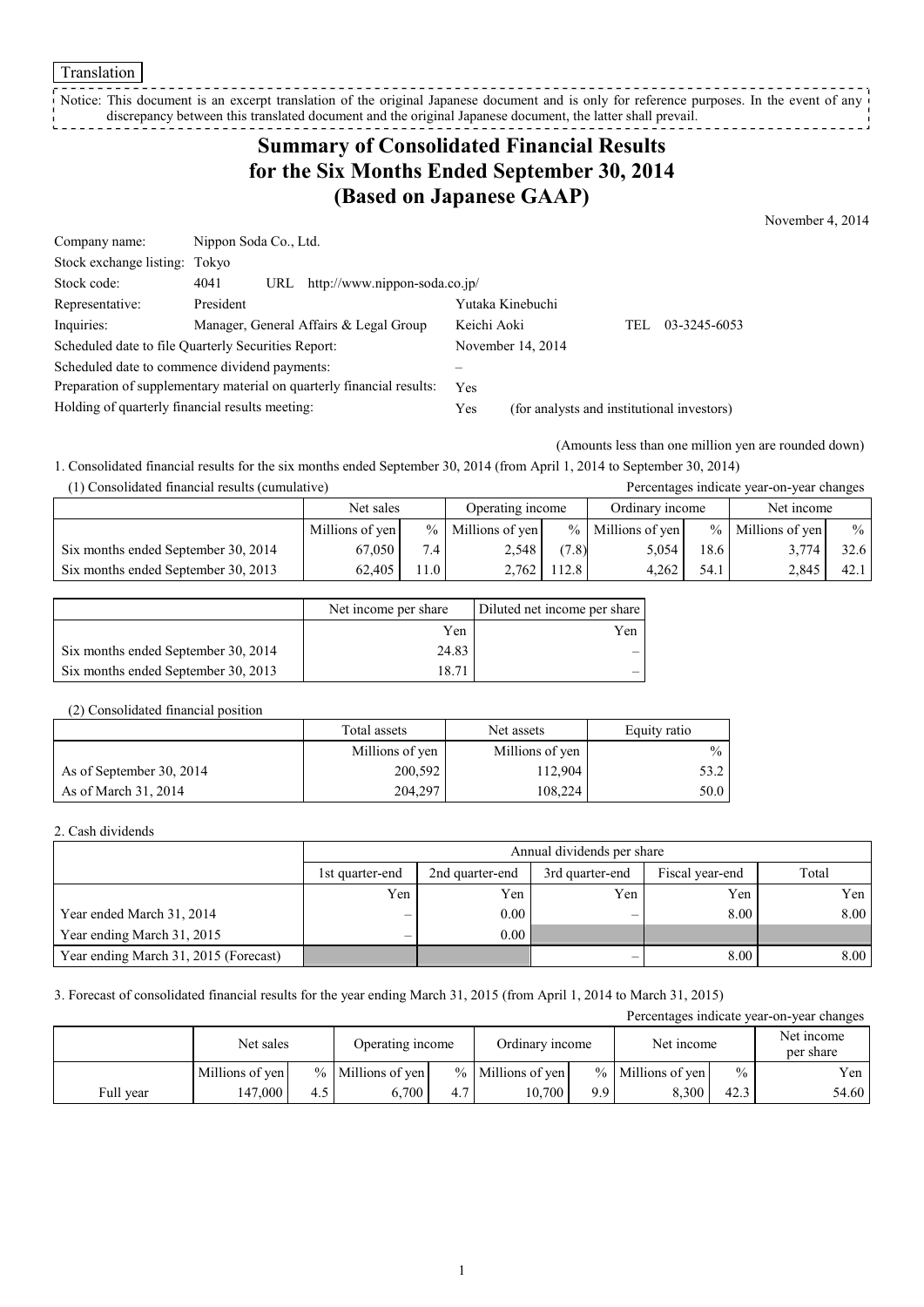| 4. Notes                                                                                                                                                                         |  |                                                        |                |                    |
|----------------------------------------------------------------------------------------------------------------------------------------------------------------------------------|--|--------------------------------------------------------|----------------|--------------------|
| (1) Changes in significant subsidiaries during the six months ended September 30, 2014<br>(changes in specified subsidiaries resulting in the change in scope of consolidation): |  |                                                        |                |                    |
|                                                                                                                                                                                  |  |                                                        |                |                    |
| (2) Application of special accounting methods for preparing quarterly consolidated financial statements:                                                                         |  |                                                        |                |                    |
| (3) Changes in accounting policies, changes in accounting estimates, and restatement of prior period financial statements                                                        |  |                                                        |                |                    |
| Changes in accounting policies due to revisions to accounting standards and other regulations:                                                                                   |  |                                                        | Yes            |                    |
| Changes in accounting policies due to other reasons:                                                                                                                             |  |                                                        | N <sub>0</sub> |                    |
| Changes in accounting estimates:                                                                                                                                                 |  |                                                        | N <sub>0</sub> |                    |
| Restatement of prior period financial statements:                                                                                                                                |  |                                                        | N <sub>0</sub> |                    |
| (4) Number of issued shares (common shares)                                                                                                                                      |  |                                                        |                |                    |
| Total number of issued shares at the end of the period (including treasury shares)                                                                                               |  |                                                        |                |                    |
| As of September 30, 2014                                                                                                                                                         |  | 154,317,630 shares   As of March 31, 2014              |                | 154,317,630 shares |
| Number of treasury shares at the end of the period                                                                                                                               |  |                                                        |                |                    |
| As of September 30, 2014                                                                                                                                                         |  | 2,294,380 shares   As of March 31, 2014                |                | 2,289,384 shares   |
| Average number of shares during the period (cumulative from the beginning of the fiscal year)                                                                                    |  |                                                        |                |                    |
| Six months ended September 30, 2014                                                                                                                                              |  | 152,025,738 shares Six months ended September 30, 2013 |                | 152,102,416 shares |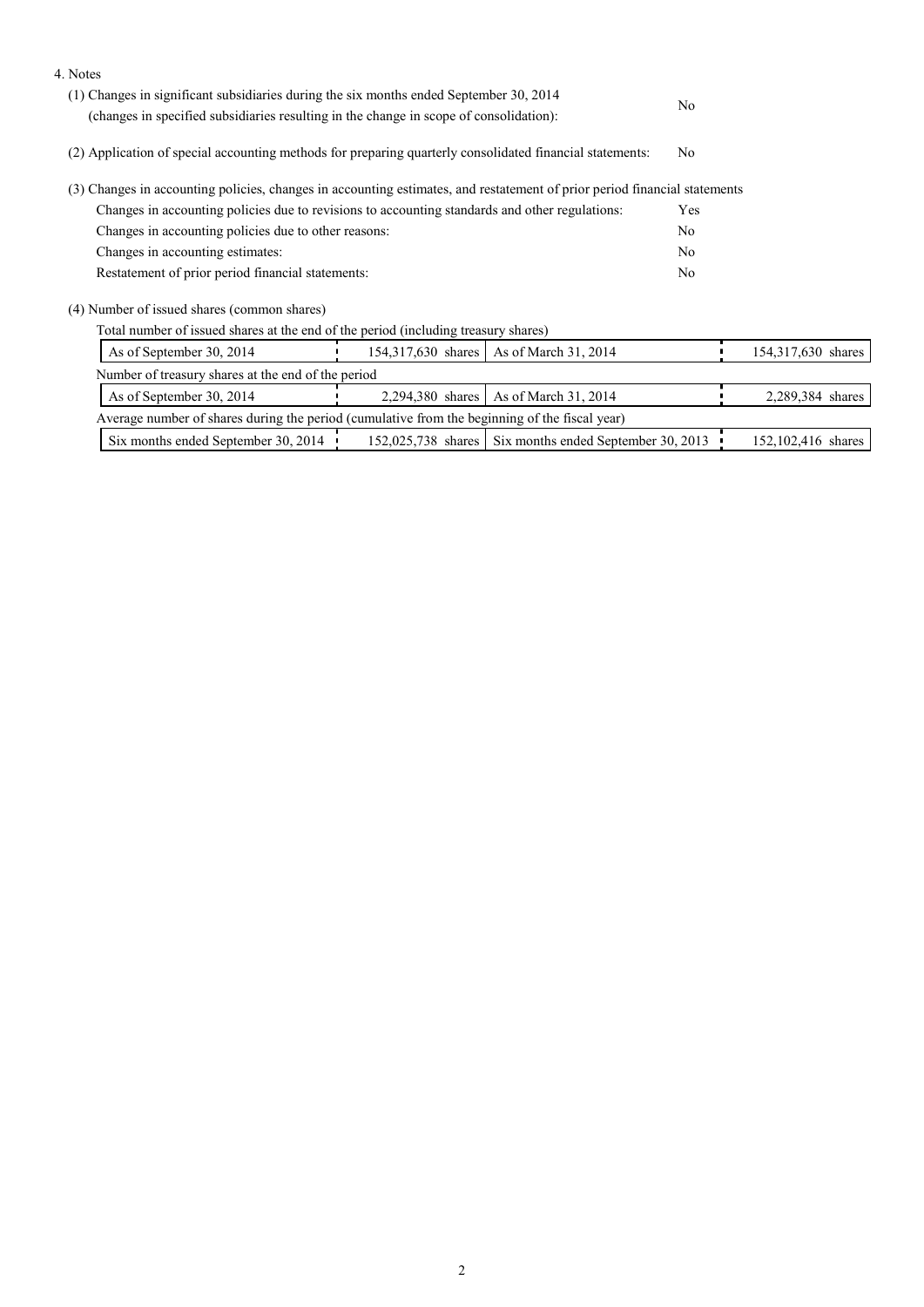# **Quarterly consolidated financial statements**

**Consolidated balance sheets** 

|                                        |                      | (Millions of yen)        |
|----------------------------------------|----------------------|--------------------------|
|                                        | As of March 31, 2014 | As of September 30, 2014 |
| Assets                                 |                      |                          |
| Current assets                         |                      |                          |
| Cash and deposits                      | 12,424               | 12,977                   |
| Notes and accounts receivable - trade  | 43,886               | 35,497                   |
| Inventories                            | 27,464               | 30,131                   |
| Deferred tax assets                    | 1,995                | 1,686                    |
| Other                                  | 3,119                | 3,252                    |
| Allowance for doubtful accounts        | (30)                 | (26)                     |
| Total current assets                   | 88,859               | 83,518                   |
| Non-current assets                     |                      |                          |
| Property, plant and equipment          |                      |                          |
| Buildings and structures, net          | 16,985               | 17,344                   |
| Machinery, equipment and vehicles, net | 17,175               | 18,022                   |
| Tools, furniture and fixtures, net     | 1,644                | 1,679                    |
| Land                                   | 15,413               | 15,418                   |
| Leased assets, net                     | 405                  | 341                      |
| Construction in progress               | 3,008                | 1,660                    |
| Total property, plant and equipment    | 54,631               | 54,466                   |
| Intangible assets                      |                      |                          |
| Goodwill                               | 1,407                | 1,290                    |
| Other                                  | 1,421                | 1,276                    |
| Total intangible assets                | 2,828                | 2,566                    |
| Investments and other assets           |                      |                          |
| Investment securities                  | 47,050               | 50,086                   |
| Net defined benefit asset              | 5,304                | 4,138                    |
| Deferred tax assets                    | 3,163                | 2,987                    |
| Other                                  | 2,514                | 2,884                    |
| Allowance for doubtful accounts        | (56)                 | (56)                     |
| Total investments and other assets     | 57,976               | 60,041                   |
| Total non-current assets               | 115,437              | 117,074                  |
| Total assets                           | 204,297              | 200,592                  |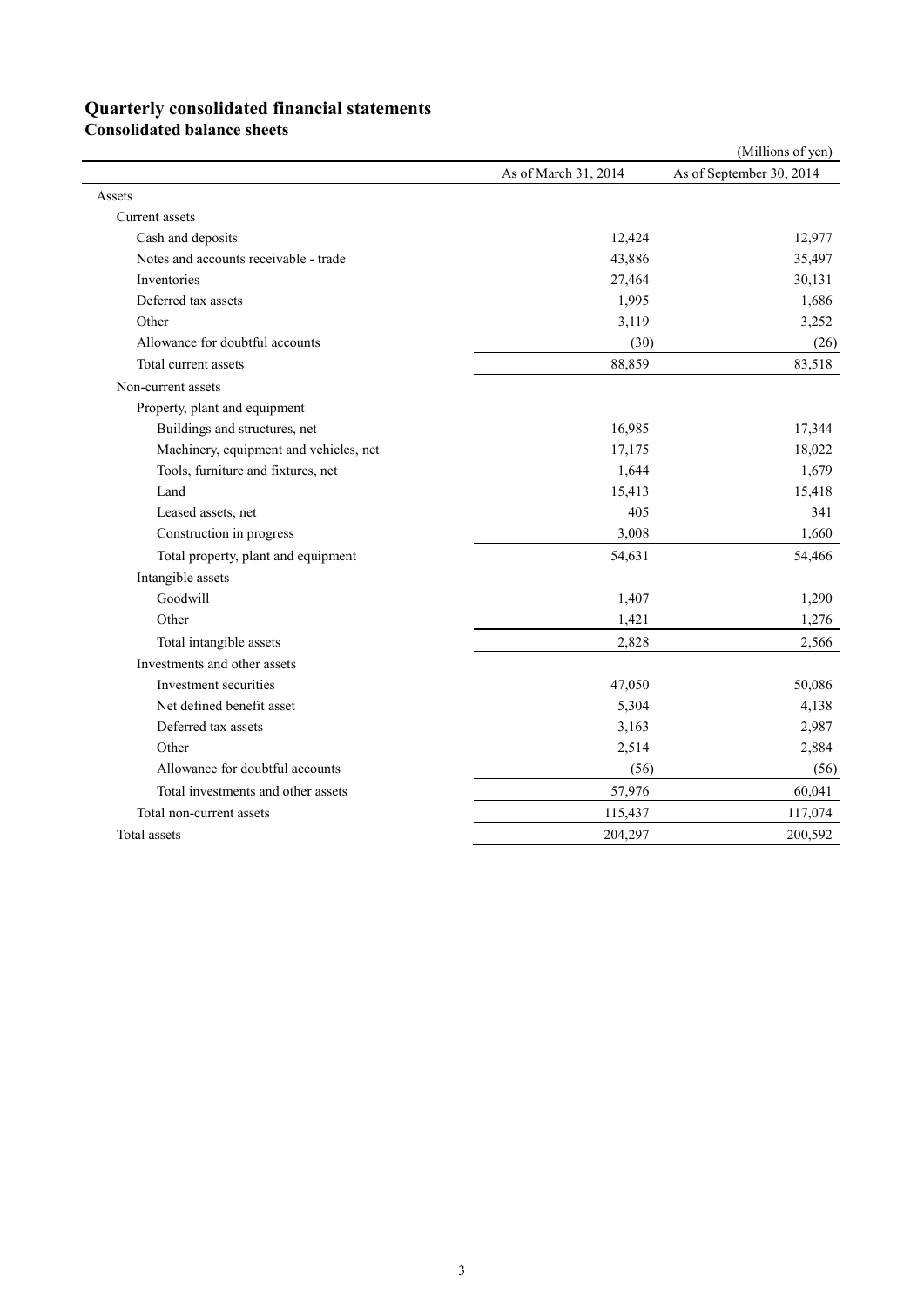|                                                       |                      | (Millions of yen)        |
|-------------------------------------------------------|----------------------|--------------------------|
|                                                       | As of March 31, 2014 | As of September 30, 2014 |
| Liabilities                                           |                      |                          |
| <b>Current liabilities</b>                            |                      |                          |
| Notes and accounts payable - trade                    | 22,757               | 19,242                   |
| Short-term loans payable                              | 32,259               | 32,782                   |
| Income taxes payable                                  | 1,914                | 437                      |
| Provision for bonuses                                 | 3,728                | 1,719                    |
| Other                                                 | 8,058                | 6,775                    |
| Total current liabilities                             | 68,718               | 60,955                   |
| Non-current liabilities                               |                      |                          |
| Long-term loans payable                               | 17,701               | 17,006                   |
| Deferred tax liabilities                              | 3,023                | 3,378                    |
| Net defined benefit liability                         | 2,883                | 2,903                    |
| Other                                                 | 3,745                | 3,444                    |
| Total non-current liabilities                         | 27,353               | 26,732                   |
| <b>Total liabilities</b>                              | 96,072               | 87,688                   |
| Net assets                                            |                      |                          |
| Shareholders' equity                                  |                      |                          |
| Capital stock                                         | 29,166               | 29,166                   |
| Capital surplus                                       | 26,095               | 26,095                   |
| Retained earnings                                     | 44,174               | 45,619                   |
| Treasury shares                                       | (644)                | (647)                    |
| Total shareholders' equity                            | 98,792               | 100,234                  |
| Accumulated other comprehensive income                |                      |                          |
| Valuation difference on available-for-sale securities | 2,919                | 4,242                    |
| Deferred gains or losses on hedges                    | (112)                | 53                       |
| Foreign currency translation adjustment               | 2,067                | 3,560                    |
| Remeasurements of defined benefit plans               | (1, 441)             | (1,301)                  |
| Total accumulated other comprehensive income          | 3,433                | 6,555                    |
| Minority interests                                    | 5,999                | 6,114                    |
| Total net assets                                      | 108,224              | 112,904                  |
| Total liabilities and net assets                      | 204,297              | 200,592                  |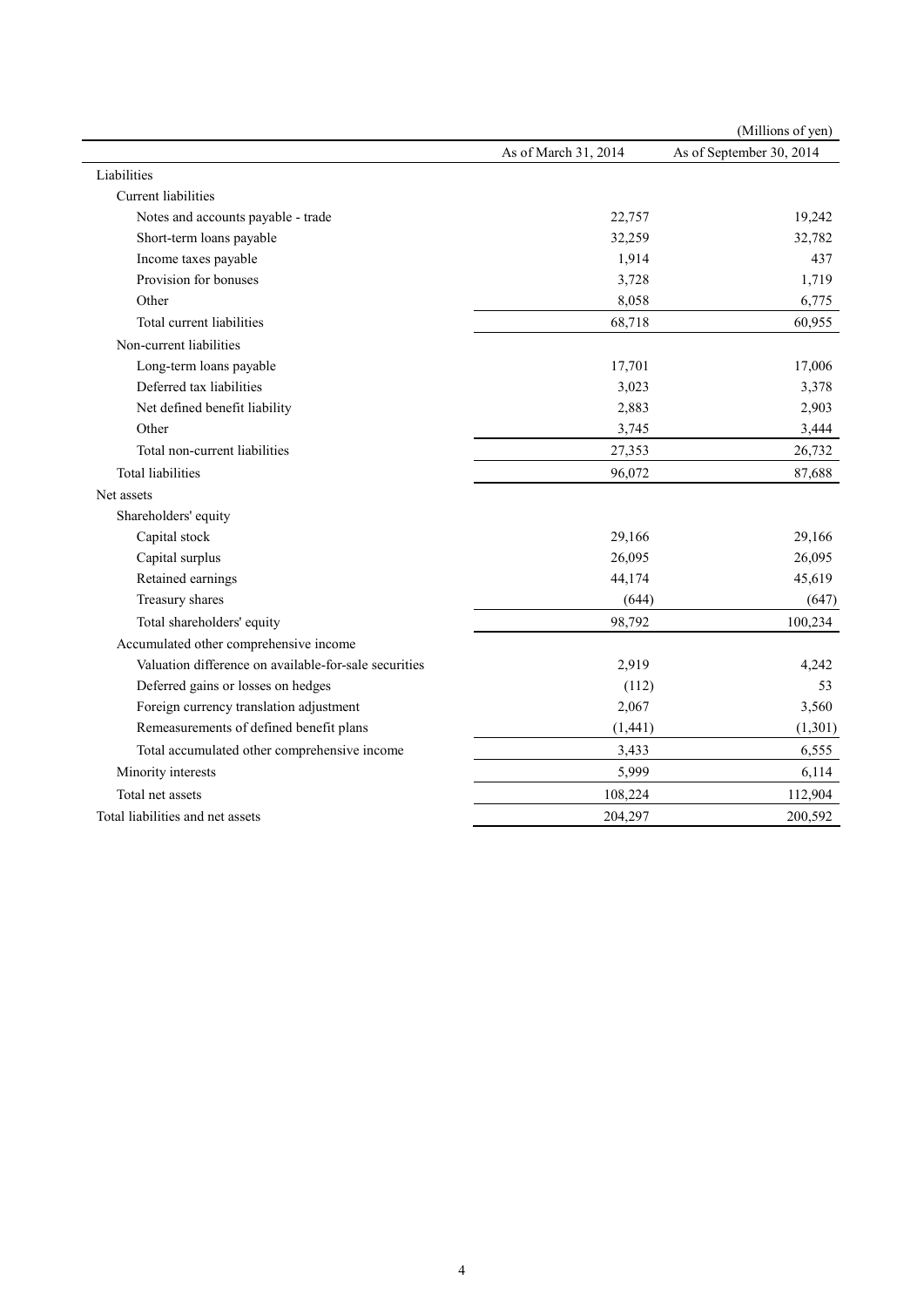### **Consolidated statements of income (cumulative) and consolidated statements of comprehensive income (cumulative)**

**Consolidated statements of income (cumulative)**

|                                                               |                          | (Millions of yen)  |
|---------------------------------------------------------------|--------------------------|--------------------|
|                                                               | Six months ended         | Six months ended   |
|                                                               | September 30, 2013       | September 30, 2014 |
| Net sales                                                     | 62,405                   | 67,050             |
| Cost of sales                                                 | 46,625                   | 51,056             |
| Gross profit                                                  | 15,780                   | 15,993             |
| Selling, general and administrative expenses                  | 13,018                   | 13,445             |
| Operating income                                              | 2,762                    | 2,548              |
| Non-operating income                                          |                          |                    |
| Interest income                                               | 5                        | 2                  |
| Dividend income                                               | 214                      | 306                |
| Share of profit of entities accounted for using equity method | 1,015                    | 2,096              |
| Other                                                         | 803                      | 707                |
| Total non-operating income                                    | 2,039                    | 3,113              |
| Non-operating expenses                                        |                          |                    |
| Interest expenses                                             | 301                      | 289                |
| Other                                                         | 237                      | 316                |
| Total non-operating expenses                                  | 539                      | 606                |
| Ordinary income                                               | 4,262                    | 5,054              |
| Extraordinary income                                          |                          |                    |
| Gain on sales of non-current assets                           |                          | 23                 |
| Other                                                         |                          | $\overline{4}$     |
| Total extraordinary income                                    | $\overline{\phantom{0}}$ | 27                 |
| <b>Extraordinary losses</b>                                   |                          |                    |
| Loss on abandonment of non-current assets                     | 37                       | 87                 |
| Other                                                         | $\overline{\phantom{0}}$ | $\mathfrak{Z}$     |
| Total extraordinary losses                                    | 37                       | 90                 |
| Income before income taxes and minority interests             | 4,225                    | 4,991              |
| Income taxes - current                                        | 786                      | 464                |
| Income taxes - deferred                                       | 519                      | 624                |
| Total income taxes                                            | 1,306                    | 1,088              |
| Income before minority interests                              | 2,918                    | 3,903              |
| Minority interests in income                                  | 73                       | 129                |
| Net income                                                    | 2,845                    | 3,774              |
|                                                               |                          |                    |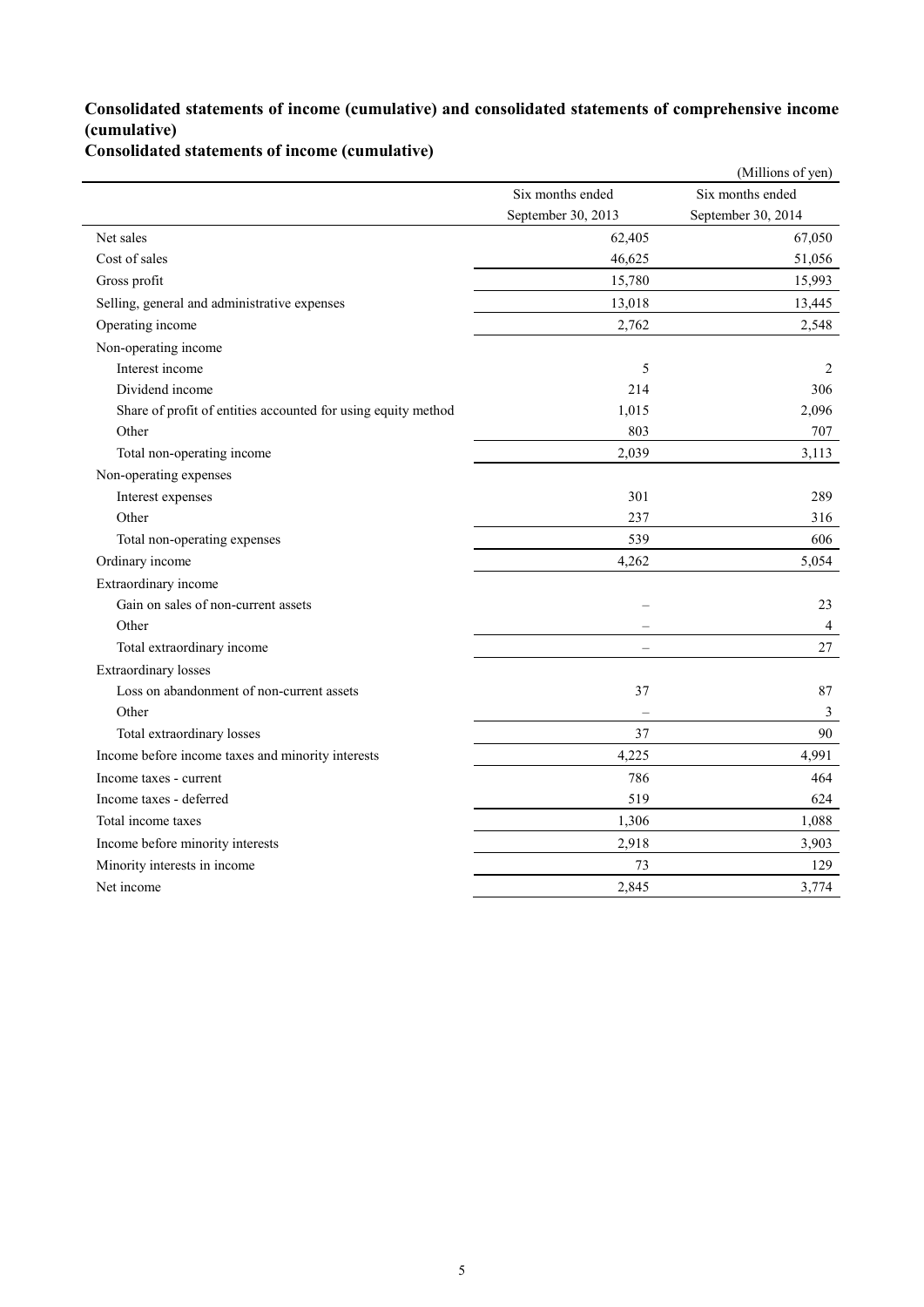## **Consolidated statements of comprehensive income (cumulative)**

|                                                           |                    | (Millions of yen)  |
|-----------------------------------------------------------|--------------------|--------------------|
|                                                           | Six months ended   | Six months ended   |
|                                                           | September 30, 2013 | September 30, 2014 |
| Income before minority interests                          | 2,918              | 3,903              |
| Other comprehensive income                                |                    |                    |
| Valuation difference on available-for-sale securities     | 939                | 1,361              |
| Deferred gains or losses on hedges                        | (22)               | (15)               |
| Foreign currency translation adjustment                   | 467                | 177                |
| Remeasurements of defined benefit plans, net of tax       |                    | 151                |
| Share of other comprehensive income of entities accounted |                    |                    |
| for using equity method                                   | 1,124              | 1,577              |
| Total other comprehensive income                          | 2,508              | 3,253              |
| Comprehensive income                                      | 5,427              | 7,156              |
| Comprehensive income attributable to                      |                    |                    |
| Comprehensive income attributable to owners of parent     | 5,244              | 6,896              |
| Comprehensive income attributable to minority interests   | 182                | 260                |